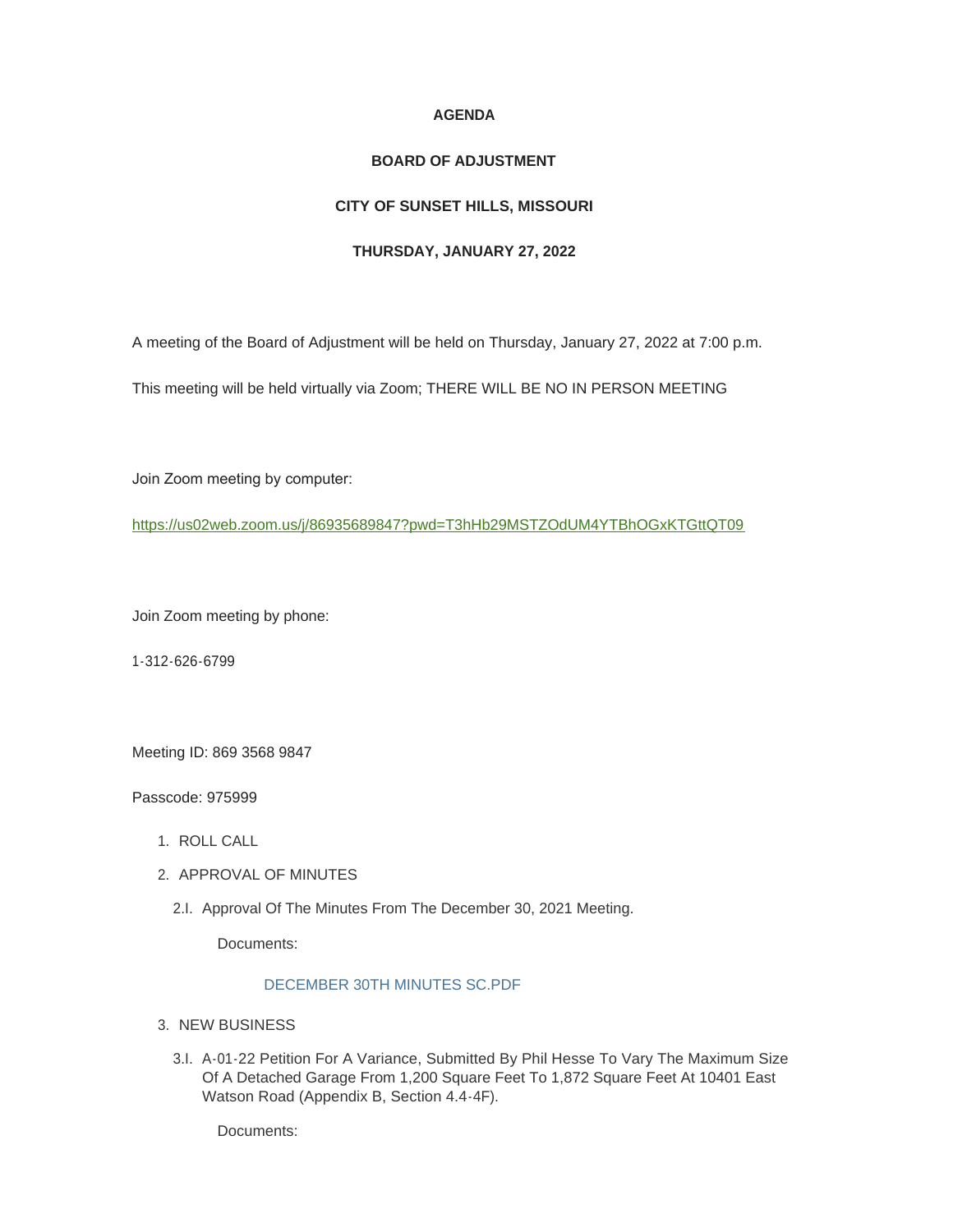[1\) A-01-22 APPLICATION.PDF](https://www.sunset-hills.com/AgendaCenter/ViewFile/Item/4075?fileID=28145) [2\) A-01-22 STAFF REPORT.PDF](https://www.sunset-hills.com/AgendaCenter/ViewFile/Item/4075?fileID=28146) [3\) A-01-22 PETITIONER INFORMATION.PDF](https://www.sunset-hills.com/AgendaCenter/ViewFile/Item/4075?fileID=28147) [4\) A-01-22 PLANS.PDF](https://www.sunset-hills.com/AgendaCenter/ViewFile/Item/4075?fileID=28148) [5\) A-01-22 SUPPORT LETTERS.PDF](https://www.sunset-hills.com/AgendaCenter/ViewFile/Item/4075?fileID=28149) [6\) A-01-22 OPPOSITION LETTER.PDF](https://www.sunset-hills.com/AgendaCenter/ViewFile/Item/4075?fileID=28150) [7\) A-01-22 PUBLIC HEARING.PDF](https://www.sunset-hills.com/AgendaCenter/ViewFile/Item/4075?fileID=28151)

- 3.II. A-02-22 The Petitioner Has Made Changes To The Site Plan And This Application Has Been Withdrawn. Petition For A Variance, Submitted By LC Restaurant, LLC, To Vary The Number Of Parking Spaces Without A Landscape Island From Fifteen (15) To Sixteen (16) For An Existing Development At 10765 Sunset Hills Plaza (Appendix B, Section 5.13-5B5).
- 3.III. A-03-22 Petition For A Variance, Submitted By LC Restaurant, LLC, To Vary Dimensions Of Parking Spaces From The Required Nine Feet (9') By Nineteen Feet (19') To Nine Feet (9') By Eighteen Feet (18') For An Existing Development At 10765 Sunset Hills Plaza (Appendix B, Section 6.3-5A).

Documents:

[1\) A-03-22 APPLICATION.PDF](https://www.sunset-hills.com/AgendaCenter/ViewFile/Item/4078?fileID=28153) [2\) A-03-22 STAFF REPORT.PDF](https://www.sunset-hills.com/AgendaCenter/ViewFile/Item/4078?fileID=28154) [3\) A-03-22 SITE PLAN.PDF](https://www.sunset-hills.com/AgendaCenter/ViewFile/Item/4078?fileID=28155) [4\) A-02-22 THRU A-04-22 PUBLIC HEARINGS.PDF](https://www.sunset-hills.com/AgendaCenter/ViewFile/Item/4078?fileID=28156)

3.IV. A-04-22 Petition For A Variance, Submitted By LC Restaurant, LLC, To Vary The Following Illumination Standards For The Existing Development At 10765 Sunset Hills Plaza (Appendix B, Section 6.3-7B): 1) The Required Minimum Initial Level From 0.50, To 0.40; 2) The Required Average Initial Level From 1.00 To 4.20; And 3) The Maximum Initial Level Allowed From 8.00 To 21.60

Documents:

[1\) A-04-22 APPLICATION.PDF](https://www.sunset-hills.com/AgendaCenter/ViewFile/Item/4079?fileID=28157) [2\) A-04-22 STAFF REPORT.PDF](https://www.sunset-hills.com/AgendaCenter/ViewFile/Item/4079?fileID=28158) [3\) A-04-22 PHOTOMETRIC PLAN.PDF](https://www.sunset-hills.com/AgendaCenter/ViewFile/Item/4079?fileID=28159) [4\) A-02-22 THRU A-04-22 PUBLIC HEARINGS.PDF](https://www.sunset-hills.com/AgendaCenter/ViewFile/Item/4079?fileID=28160)

3.V. A-05-22 Petition For A Variance, Submitted By Grant Mechlin For Sunset Hills Owner, LLC, To Vary The Maximum Site Coverage Allowed From 70% To 86.14% For The Redevelopment Of Property At 3600 South Lindbergh Boulevard (Appendix B, Section 4.10-11B3).

Documents:

[1\) A-05-22 APPLICATION.PDF](https://www.sunset-hills.com/AgendaCenter/ViewFile/Item/4080?fileID=28161) [2\) A-05-22 STAFF REPORT.PDF](https://www.sunset-hills.com/AgendaCenter/ViewFile/Item/4080?fileID=28162) [3\) A-05-22 THRU A-07-22 SITE PLAN.PDF](https://www.sunset-hills.com/AgendaCenter/ViewFile/Item/4080?fileID=28173) [4\) A-05-22 THRU A-07-22 PUBLIC HEARINGS.PDF](https://www.sunset-hills.com/AgendaCenter/ViewFile/Item/4080?fileID=28164)

3.VI. A-06-22 Petition For A Variance, Submitted By Grant Mechlin For Sunset Hills Owner, LLC, To Vary The Number Of Parking Spaces Allowed Without A Landscape Island For Five (5) Rows Of Parking Spaces From Fifteen (15) Spaces, To Thirty-Six (36) Spaces, Twenty-Five (25) Spaces, Sixteen (16) Spaces, Forty-Eight (48) Spaces And Twenty-One (21) Spaces For The Redevelopment Of The Property At 3600 South Lindbergh Boulevard (Appendix B, Section 5.13-5B5).